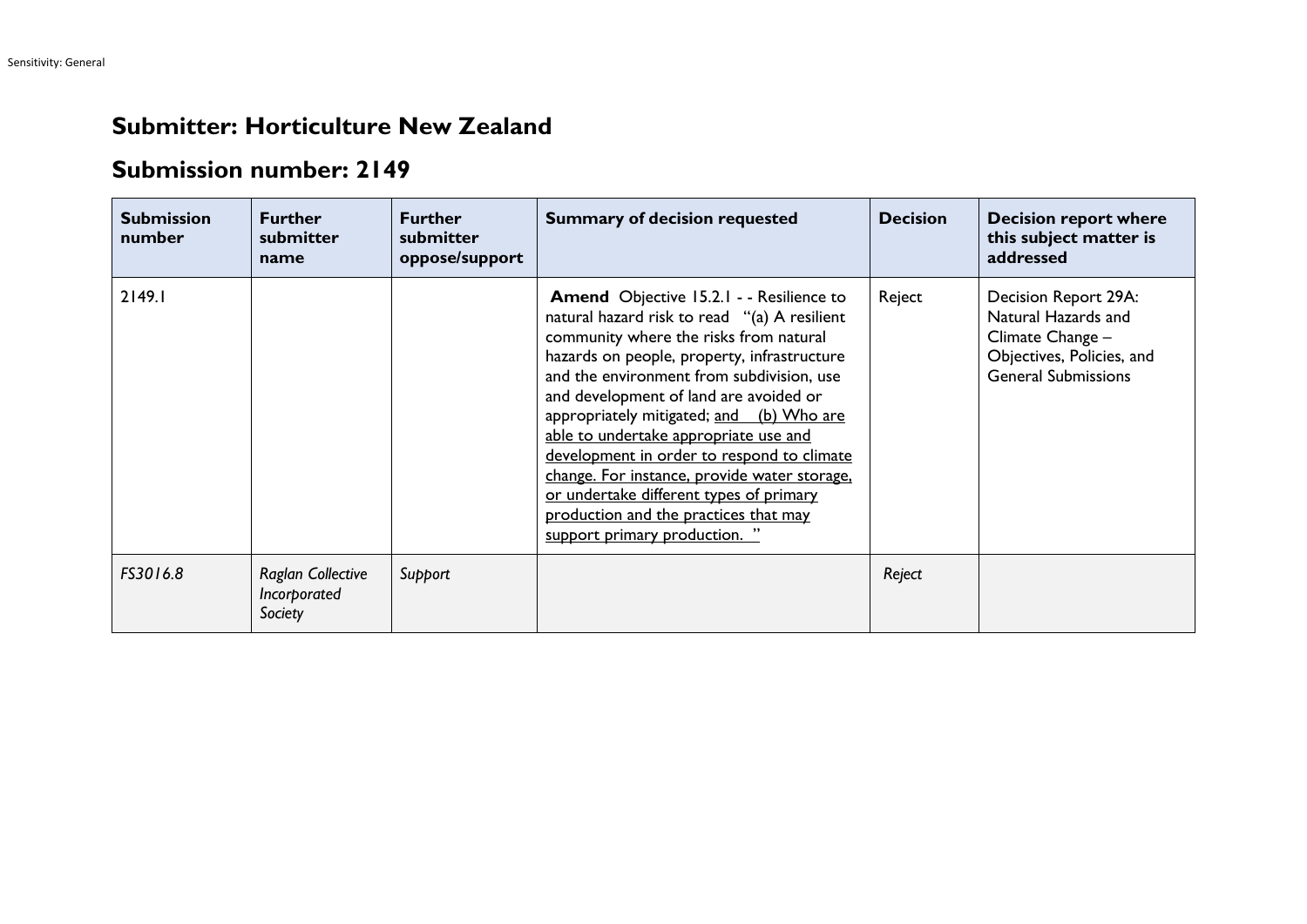| <b>Submission</b><br>number | <b>Further</b><br>submitter<br>name            | <b>Further</b><br>submitter<br>oppose/support | <b>Summary of decision requested</b>                                                                                                                                                                                                                                        | <b>Decision</b>   | <b>Decision report where</b><br>this subject matter is<br>addressed                                            |
|-----------------------------|------------------------------------------------|-----------------------------------------------|-----------------------------------------------------------------------------------------------------------------------------------------------------------------------------------------------------------------------------------------------------------------------------|-------------------|----------------------------------------------------------------------------------------------------------------|
| FS3030.24                   | <b>Federated Farmers</b><br><b>New Zealand</b> | Support                                       |                                                                                                                                                                                                                                                                             | Reject            |                                                                                                                |
| FS3030.31                   | <b>Federated Farmers</b><br><b>New Zealand</b> | Support                                       |                                                                                                                                                                                                                                                                             | Reject            |                                                                                                                |
| 2149.2                      |                                                |                                               | Retain Policy 15.2.1.9 - Natural features<br>and buffers providing natural hazard<br>protection.                                                                                                                                                                            | Accept in<br>part | Decision Report 29C:<br>Natural Hazards and<br>Climate Change - Coastal<br><b>Hazards</b>                      |
| 2149.3                      |                                                |                                               | <b>Amend</b> Policy 15.14 - Definitions so that<br>the definition of farm building excludes<br>artificial crop protection structures,<br><b>AND</b><br>Amend Chapter 13 Definitions sothe<br>definition of earthworks excludes ancillary<br>rural earthworks,<br><b>AND</b> | Reject            | <b>Decision Report 29B:</b><br>Natural Hazards and<br>Climate Change - Flood<br>Hazards, and Defended<br>Areas |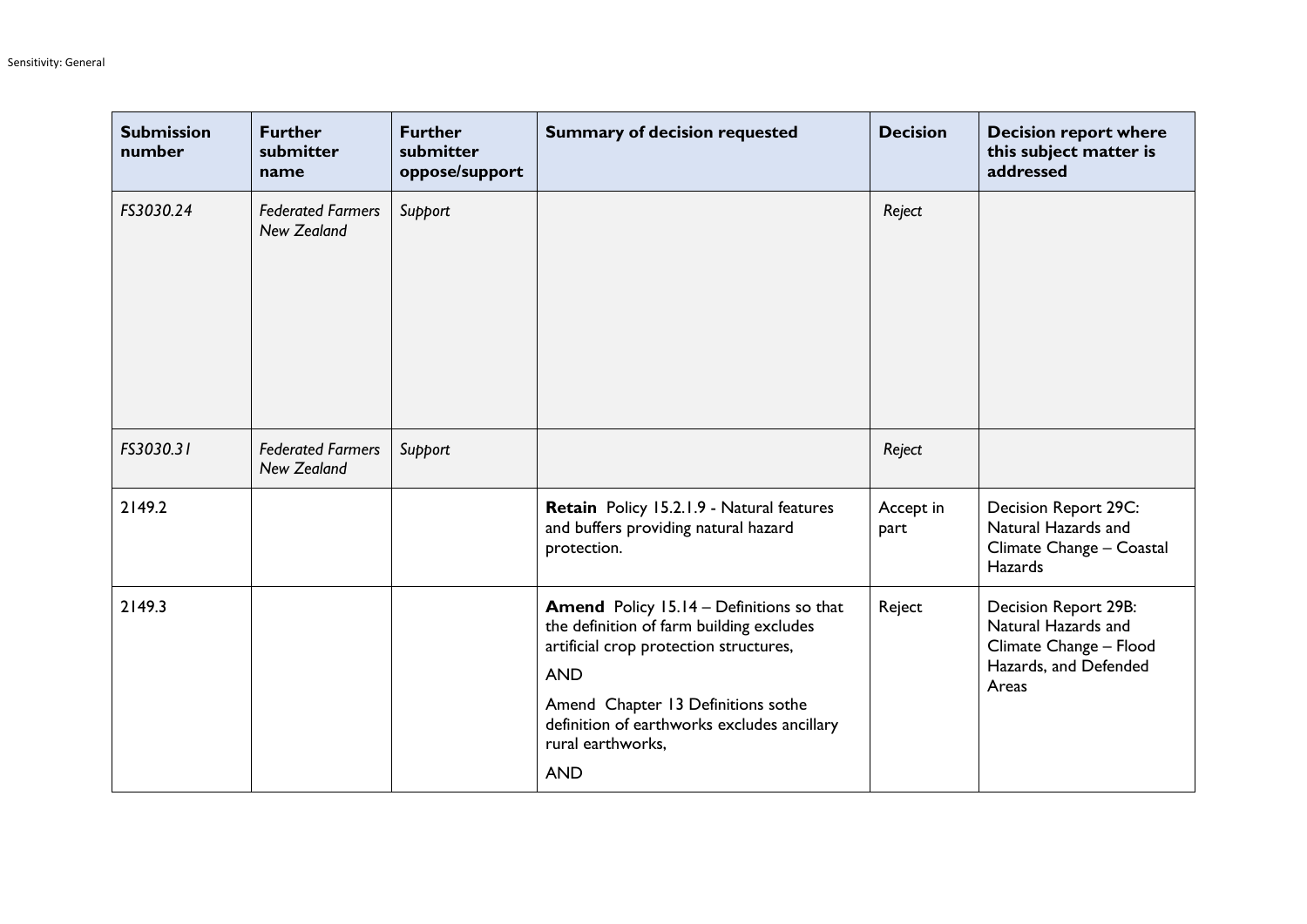| <b>Submission</b><br>number | <b>Further</b><br>submitter<br>name            | <b>Further</b><br>submitter<br>oppose/support | <b>Summary of decision requested</b>                                                                                                                                                                                                                                                           | <b>Decision</b>   | <b>Decision report where</b><br>this subject matter is<br>addressed                                            |
|-----------------------------|------------------------------------------------|-----------------------------------------------|------------------------------------------------------------------------------------------------------------------------------------------------------------------------------------------------------------------------------------------------------------------------------------------------|-------------------|----------------------------------------------------------------------------------------------------------------|
|                             |                                                |                                               | Add new provisions in 15.2.1.10 - Areas<br>defended by stopbanks adjacent to the<br>Waikato River for artificial crop protection<br>structures and exclude artificial crop<br>protection structures from controls for<br>building coverage, setbacks and daylight<br>angles.                   |                   |                                                                                                                |
| FS3030.25                   | <b>Federated Farmers</b><br>New Zealand        | Support                                       |                                                                                                                                                                                                                                                                                                | Reject            |                                                                                                                |
| FS3034.71                   | Mercury NZ<br>Limited                          | Support                                       |                                                                                                                                                                                                                                                                                                | Reject            |                                                                                                                |
| 2149.4                      |                                                |                                               | Retain 15.2.1.12 - Reduce potential for flood<br>damage to buildings located on the Waikato<br>and Waipa River floodplains and flood<br>ponding areas - exclusions (i)-(iii),<br><b>AND</b><br><b>Amend 15.14 - Definitions so that the</b><br>definition of farm building excludes artificial | Accept in<br>part | <b>Decision Report 29B:</b><br>Natural Hazards and<br>Climate Change - Flood<br>Hazards, and Defended<br>Areas |
|                             |                                                |                                               | crop protection structures.                                                                                                                                                                                                                                                                    |                   |                                                                                                                |
| FS3030.26                   | <b>Federated Farmers</b><br><b>New Zealand</b> | Support                                       |                                                                                                                                                                                                                                                                                                | Accept in<br>part |                                                                                                                |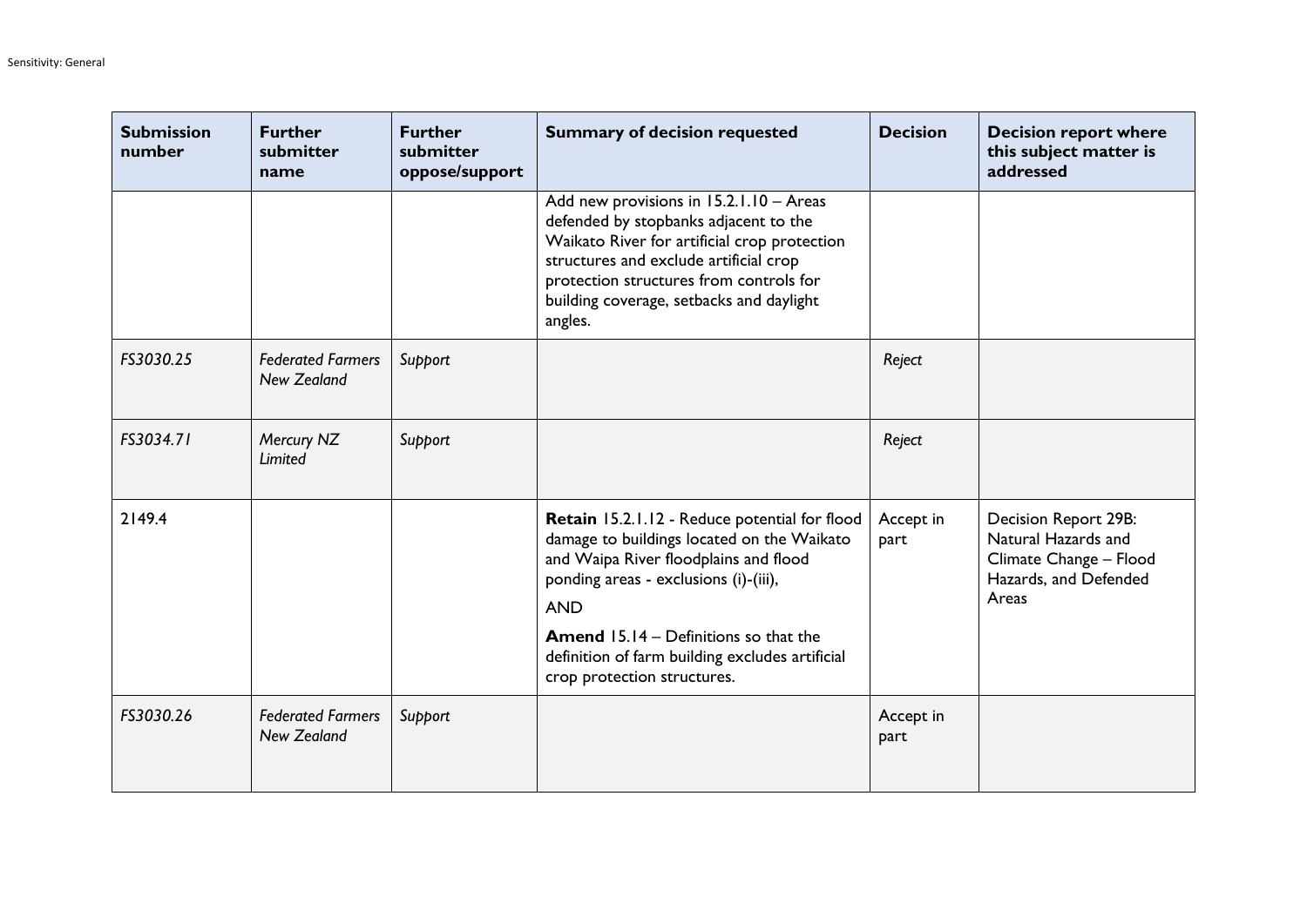| <b>Submission</b><br>number | <b>Further</b><br>submitter<br>name            | <b>Further</b><br>submitter<br>oppose/support | <b>Summary of decision requested</b>                                                                                                                                                                                                                                                                             | <b>Decision</b>   | <b>Decision report where</b><br>this subject matter is<br>addressed                                                      |
|-----------------------------|------------------------------------------------|-----------------------------------------------|------------------------------------------------------------------------------------------------------------------------------------------------------------------------------------------------------------------------------------------------------------------------------------------------------------------|-------------------|--------------------------------------------------------------------------------------------------------------------------|
| FS3034.72                   | Mercury NZ<br>Limited                          | Support                                       |                                                                                                                                                                                                                                                                                                                  | Accept in<br>part |                                                                                                                          |
| 2149.5                      |                                                |                                               | Retain Policy 15.2.1.15 - Flood ponding<br>areas and overland flow paths.                                                                                                                                                                                                                                        | Accept in<br>part | Decision Report 29B:<br>Natural Hazards and<br>Climate Change - Flood<br>Hazards, and Defended<br>Areas                  |
| FS3030.27                   | <b>Federated Farmers</b><br><b>New Zealand</b> | Support                                       |                                                                                                                                                                                                                                                                                                                  | Accept in<br>part |                                                                                                                          |
| 2149.6                      |                                                |                                               | Amend Policy 15.2.3.2(a)(i) - Future land<br>use planning and climate change to read "<br>effects on indigenous biodiversity (inland<br>migration), food security, historic heritage,<br>Maaori Sites"                                                                                                           | Reject            | <b>Decision Report 29E:</b><br>Natural Hazards and<br>Climate Change - Fire,<br>Climate Change and<br><b>Definitions</b> |
| FS3030.28                   | <b>Federated Farmers</b><br><b>New Zealand</b> | Support                                       |                                                                                                                                                                                                                                                                                                                  | Reject            |                                                                                                                          |
| 2149.7                      |                                                |                                               | <b>Amend Policy 15.2.3.4 by adding new</b><br>provisions to Policy 15.2.3.4 - Provide for<br>artificial crop protection structures and<br>exclude artificial crop protection structures<br>from building overage, setback and daylight<br>angle controls as sought in Appendix 3 of the<br>evidence of Ms Wharfe | Reject            | <b>Decision Report 29E:</b><br>Natural Hazards and<br>Climate Change - Fire,<br>Climate Change and<br><b>Definitions</b> |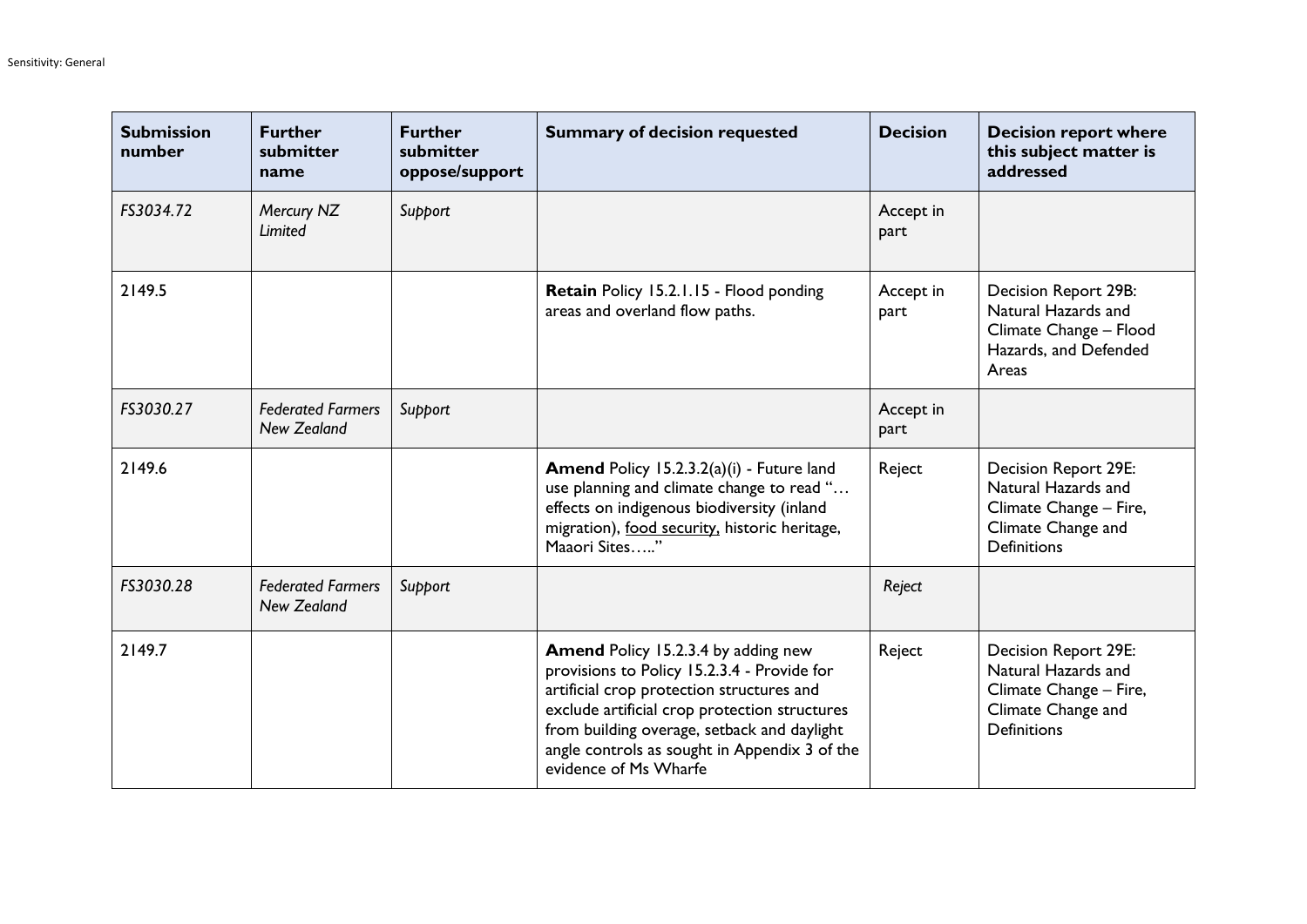| <b>Submission</b><br>number | <b>Further</b><br>submitter<br>name            | <b>Further</b><br>submitter<br>oppose/support | <b>Summary of decision requested</b>                                                                                                                                                                                                                                   | <b>Decision</b>   | <b>Decision report where</b><br>this subject matter is<br>addressed                                            |
|-----------------------------|------------------------------------------------|-----------------------------------------------|------------------------------------------------------------------------------------------------------------------------------------------------------------------------------------------------------------------------------------------------------------------------|-------------------|----------------------------------------------------------------------------------------------------------------|
|                             |                                                |                                               | <b>AND</b>                                                                                                                                                                                                                                                             |                   |                                                                                                                |
|                             |                                                |                                               | <b>Amend 15.2.3.4 - Provide sufficient setbacks</b><br>for new development so that setback from<br>waterbodies controls as sought in Appendix<br>3 of the evidence of Ms Wharfe.                                                                                       |                   |                                                                                                                |
| 2149.8                      |                                                |                                               | Amend Rule 15.4.1 P4 Flood Plain<br>Management Area and Flood Ponding Areas,<br>Permitted Activities to read "(1)<br>Construction of an a non-habitable<br>accessory building without a floor; (2)<br>Construction of a farm building without a<br>$floor \cdot \cdot$ | Reject            | Decision Report 29B:<br>Natural Hazards and<br>Climate Change - Flood<br>Hazards, and Defended<br>Areas        |
| FS3030.29                   | <b>Federated Farmers</b><br><b>New Zealand</b> | Support                                       |                                                                                                                                                                                                                                                                        | Reject            |                                                                                                                |
| 2149.9                      |                                                |                                               | Retain Rule 14.4.1 P8 Flood Plain<br>Management Area and Flood Ponding Areas,<br>Permitted Activities on the condition that the<br>definition of earthworks in Chapter 13<br>Definitions is amended to exclude ancillary<br>rural earthworks.                          | Accept in<br>part | <b>Decision Report 29B:</b><br>Natural Hazards and<br>Climate Change - Flood<br>Hazards, and Defended<br>Areas |
| FS3030.30                   | <b>Federated Farmers</b><br><b>New Zealand</b> | Support                                       |                                                                                                                                                                                                                                                                        | Accept in<br>part |                                                                                                                |
| 2149.10                     |                                                |                                               | Retain Rule 15.4.2 RD1 Flood Plain<br>Management Area and Flood Ponding Areas,<br>Restricted Discretionary Activities on the                                                                                                                                           | Accept            | <b>Decision Report 29B:</b><br>Natural Hazards and<br>Climate Change - Flood                                   |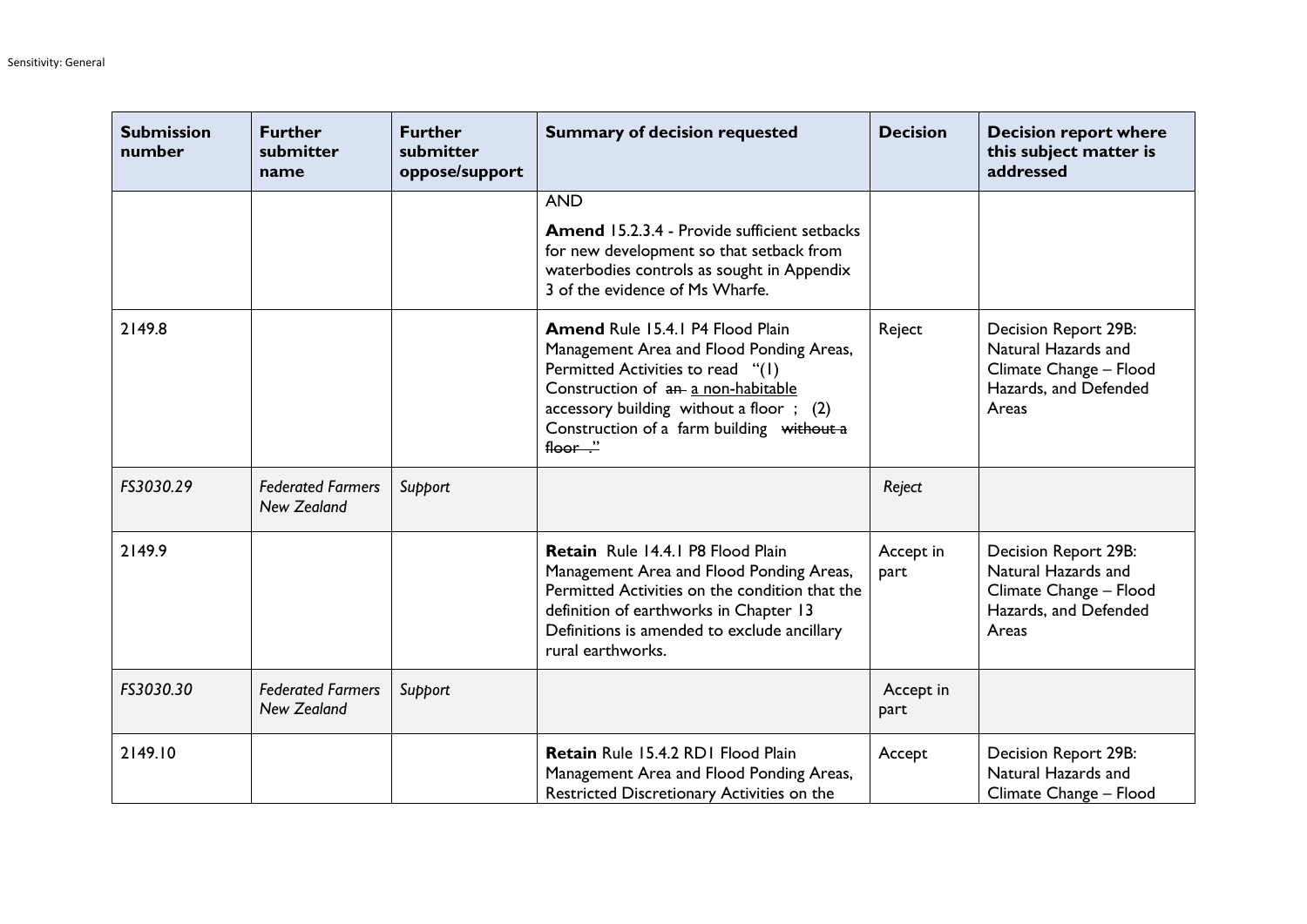| <b>Submission</b><br>number | <b>Further</b><br>submitter<br>name            | <b>Further</b><br>submitter<br>oppose/support | <b>Summary of decision requested</b>                                                                                                                                                                                                | <b>Decision</b> | <b>Decision report where</b><br>this subject matter is<br>addressed                                            |
|-----------------------------|------------------------------------------------|-----------------------------------------------|-------------------------------------------------------------------------------------------------------------------------------------------------------------------------------------------------------------------------------------|-----------------|----------------------------------------------------------------------------------------------------------------|
|                             |                                                |                                               | condition that the definition of earthworks in<br>Chapter 13 Definitions is amended to<br>exclude ancillary rural earthworks.                                                                                                       |                 | Hazards, and Defended<br>Areas                                                                                 |
| 2149.11                     |                                                |                                               | Adopt changes sought in HortNZ's<br>submission to Stage I relating to hazardous<br>substances and in the evidence of Ms Wharfe<br>to Hearing 8A,<br><b>AND</b>                                                                      | Reject          | Decision Report 29B:<br>Natural Hazards and<br>Climate Change - Flood<br>Hazards, and Defended<br>Areas        |
|                             |                                                |                                               | <b>Amend</b> the definition of hazardous facility<br>in Chapter 13 Definitions.                                                                                                                                                     |                 |                                                                                                                |
| FS3030.32                   | <b>Federated Farmers</b><br><b>New Zealand</b> | Support                                       |                                                                                                                                                                                                                                     | Reject          |                                                                                                                |
| 2149.12                     |                                                | Support                                       | <b>Amend Rule 15.5.1 P2 High Risk Flood</b><br>Area, Permitted Activities to read "(1)<br>Construction of an a non-habitable<br>accessory building without a floor; $(2)$<br>Construction of a farm building without a<br>floor $"$ | Reject          | <b>Decision Report 29B:</b><br>Natural Hazards and<br>Climate Change - Flood<br>Hazards, and Defended<br>Areas |
|                             |                                                |                                               | <b>AND</b>                                                                                                                                                                                                                          |                 |                                                                                                                |
|                             |                                                |                                               | <b>Amend</b> Chapter 13 Definitions so that the<br>definition of a farm building excludes artificial<br>crop protection structures,                                                                                                 |                 |                                                                                                                |
|                             |                                                |                                               | <b>AND</b>                                                                                                                                                                                                                          |                 |                                                                                                                |
|                             |                                                |                                               | Adopt other changes sought in HortNZ's<br>submission to Stage 1 relating to buildings,                                                                                                                                              |                 |                                                                                                                |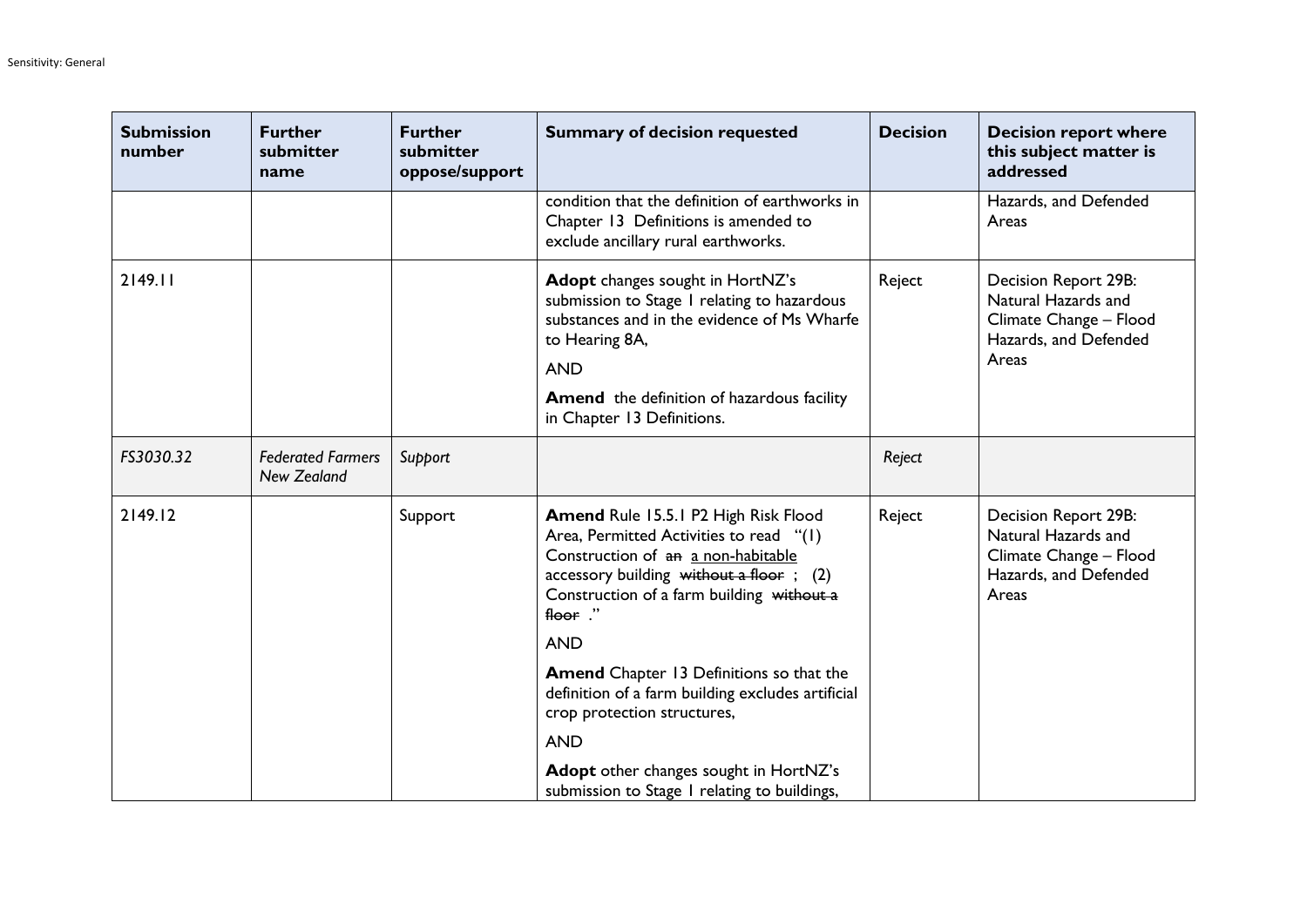| <b>Submission</b><br>number | <b>Further</b><br>submitter<br>name            | <b>Further</b><br>submitter<br>oppose/support | <b>Summary of decision requested</b>                                                                                                                                                                                                                                                                                                                                                      | <b>Decision</b> | <b>Decision report where</b><br>this subject matter is<br>addressed                                            |
|-----------------------------|------------------------------------------------|-----------------------------------------------|-------------------------------------------------------------------------------------------------------------------------------------------------------------------------------------------------------------------------------------------------------------------------------------------------------------------------------------------------------------------------------------------|-----------------|----------------------------------------------------------------------------------------------------------------|
|                             |                                                |                                               | particularly artificial crop protection<br>structures.                                                                                                                                                                                                                                                                                                                                    |                 |                                                                                                                |
| FS3030.33                   | <b>Federated Farmers</b><br><b>New Zealand</b> | Support                                       |                                                                                                                                                                                                                                                                                                                                                                                           | Reject          |                                                                                                                |
| FS3034.73                   | Mercury NZ<br>Limited                          | Oppose                                        |                                                                                                                                                                                                                                                                                                                                                                                           | Accept          |                                                                                                                |
| FS3031.128                  | Waikato Regional<br>Council                    | Oppose                                        |                                                                                                                                                                                                                                                                                                                                                                                           | Accept          |                                                                                                                |
| 2149.13                     |                                                |                                               | Amend Rule 15.5.2 RD2 High Risk Flood<br>Area, Restricted Discretionary Activities to<br>read "One addition to a lawfully established<br>habitable building existing at [the date this<br>rule becomes operative], where the addition<br>does not increase the ground floor area of<br>the existing habitable building by more than<br>15m 2, unless provided for in Rule 15.5.2<br>RDI." | Reject          | <b>Decision Report 29B:</b><br>Natural Hazards and<br>Climate Change - Flood<br>Hazards, and Defended<br>Areas |
| FS3030.34                   | <b>Federated Farmers</b><br><b>New Zealand</b> | Support                                       |                                                                                                                                                                                                                                                                                                                                                                                           | Reject          |                                                                                                                |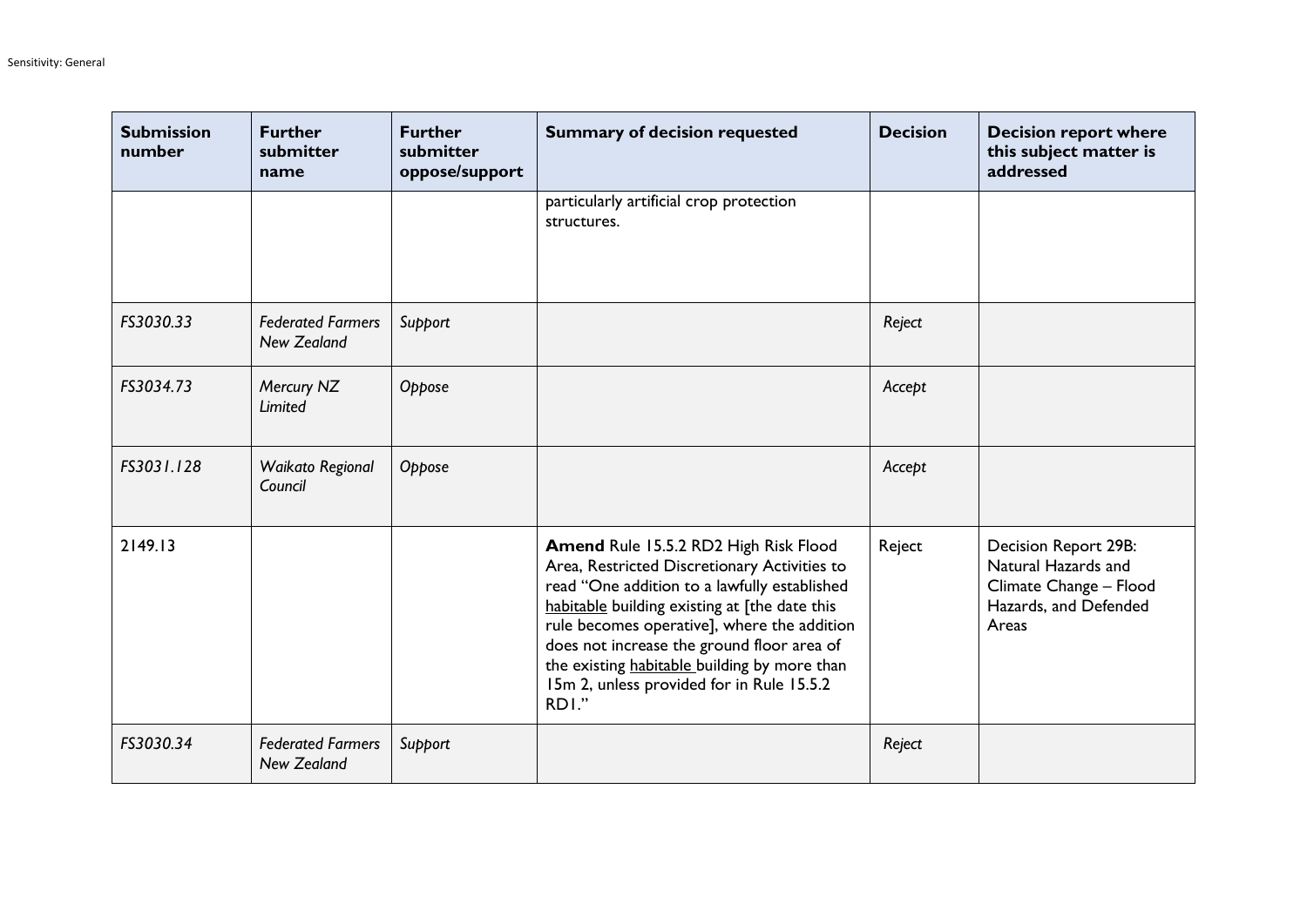| <b>Submission</b><br>number | <b>Further</b><br>submitter<br>name            | <b>Further</b><br>submitter<br>oppose/support | <b>Summary of decision requested</b>                                                                                                                                                                                                                       | <b>Decision</b> | <b>Decision report where</b><br>this subject matter is<br>addressed                                     |
|-----------------------------|------------------------------------------------|-----------------------------------------------|------------------------------------------------------------------------------------------------------------------------------------------------------------------------------------------------------------------------------------------------------------|-----------------|---------------------------------------------------------------------------------------------------------|
| FS3034.74                   | Mercury NZ<br><b>Limited</b>                   | Oppose                                        |                                                                                                                                                                                                                                                            | Accept          |                                                                                                         |
| FS3031.129                  | Waikato Regional<br>Council                    | Oppose                                        |                                                                                                                                                                                                                                                            | Accept          |                                                                                                         |
| 2149.14                     |                                                |                                               | Amend Rule 15.5.4 NCI High Risk Flood<br>Area, Non-Complying Activities to read<br>"Construction of a new habitable building or<br>additions to an existing habitable building, not<br>provided for in Rule 15.5.1 P1 - P2 or Rule<br>15.5.2 RD1 and RD2." | Reject          | Decision Report 29B:<br>Natural Hazards and<br>Climate Change - Flood<br>Hazards, and Defended<br>Areas |
| FS3030.35                   | <b>Federated Farmers</b><br><b>New Zealand</b> | Support                                       |                                                                                                                                                                                                                                                            | Reject          |                                                                                                         |
| FS3034.75                   | Mercury NZ<br>Limited                          | Oppose                                        |                                                                                                                                                                                                                                                            | Accept          |                                                                                                         |
| FS3031.130                  | Waikato Regional<br>Council                    | Oppose                                        |                                                                                                                                                                                                                                                            | Accept          |                                                                                                         |
| 2149.15                     |                                                |                                               | Retain Rule 15.6.1 Defended Area (Residual<br>Risk), Permitted Activities on the condition                                                                                                                                                                 | Accept          | Decision Report 29B:<br>Natural Hazards and                                                             |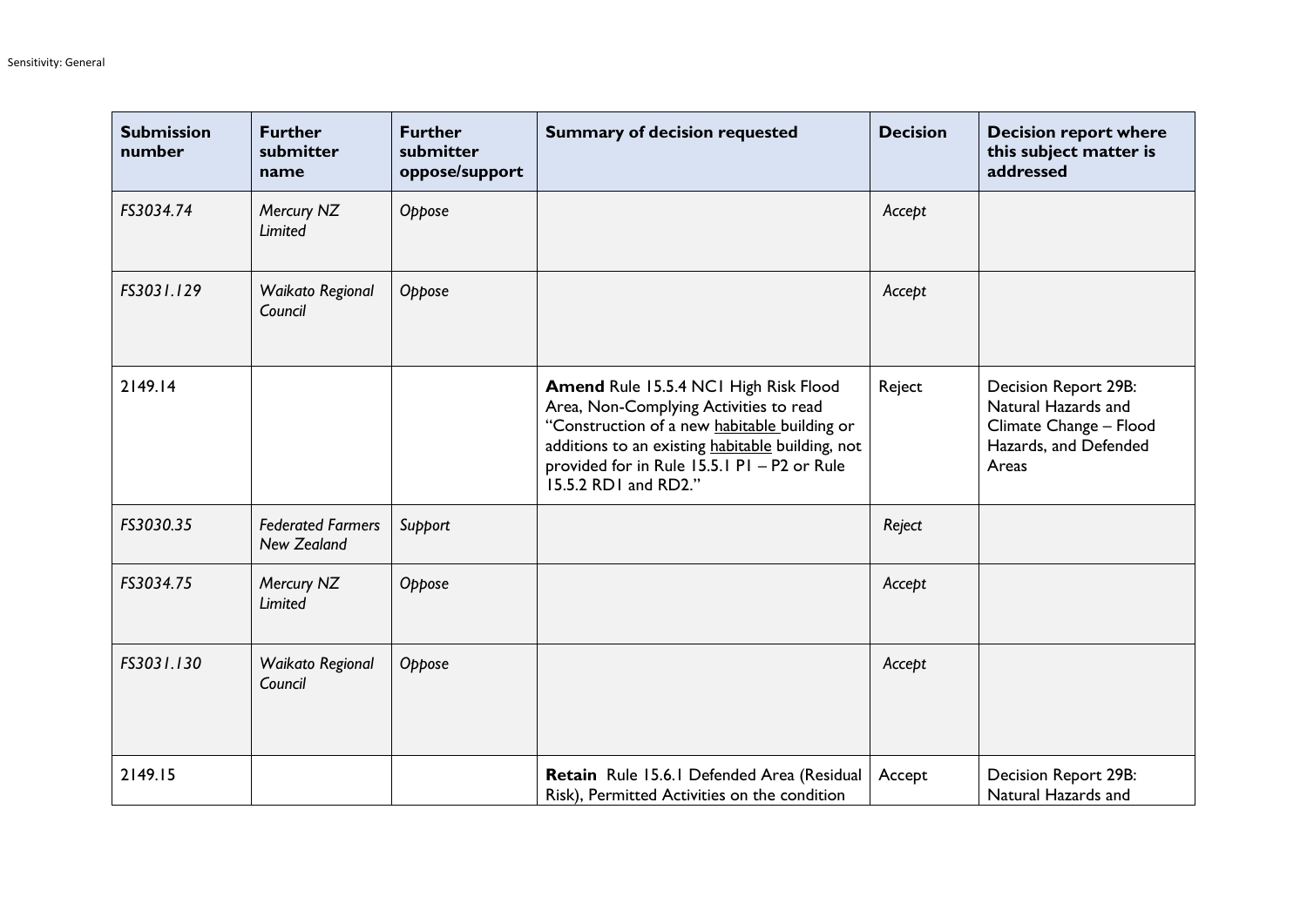| <b>Submission</b><br>number | <b>Further</b><br>submitter<br>name            | <b>Further</b><br>submitter<br>oppose/support | <b>Summary of decision requested</b>                                                                                                                                                         | <b>Decision</b> | <b>Decision report where</b><br>this subject matter is<br>addressed                                     |
|-----------------------------|------------------------------------------------|-----------------------------------------------|----------------------------------------------------------------------------------------------------------------------------------------------------------------------------------------------|-----------------|---------------------------------------------------------------------------------------------------------|
|                             |                                                |                                               | that changes requested in submissions are<br>adopted.                                                                                                                                        |                 | Climate Change - Flood<br>Hazards, and Defended<br>Areas                                                |
| FS3020.49                   | <b>Shand Properties</b><br>Limited             | Support                                       |                                                                                                                                                                                              | Accept          |                                                                                                         |
| FS3032.53                   | <b>Timberline</b><br>Contracting               | Support                                       |                                                                                                                                                                                              | Accept          |                                                                                                         |
| 2149.16                     |                                                |                                               | <b>Amend Rule 15.6.3 D1 Defended Area</b><br>(Residual Risk), Discretionary Activities to<br>read "Construction of a new habitable<br>building or new accessory building, located<br>within" | Reject          | Decision Report 29B:<br>Natural Hazards and<br>Climate Change - Flood<br>Hazards, and Defended<br>Areas |
| FS3030.36                   | <b>Federated Farmers</b><br><b>New Zealand</b> | Support                                       |                                                                                                                                                                                              | Reject          |                                                                                                         |
| FS3032.54                   | <b>Timberline</b><br>Contracting               | Oppose                                        |                                                                                                                                                                                              | Accept          |                                                                                                         |
| FS3031.131                  | Waikato Regional<br>Council                    | Oppose                                        |                                                                                                                                                                                              | Accept          |                                                                                                         |
| 2149.17                     |                                                |                                               | Amend Rule 15.6.3 D2 and Chapter 13<br>Definitions so that the definition of                                                                                                                 | Reject          | Decision Report 29B:<br>Natural Hazards and<br>Climate Change - Flood                                   |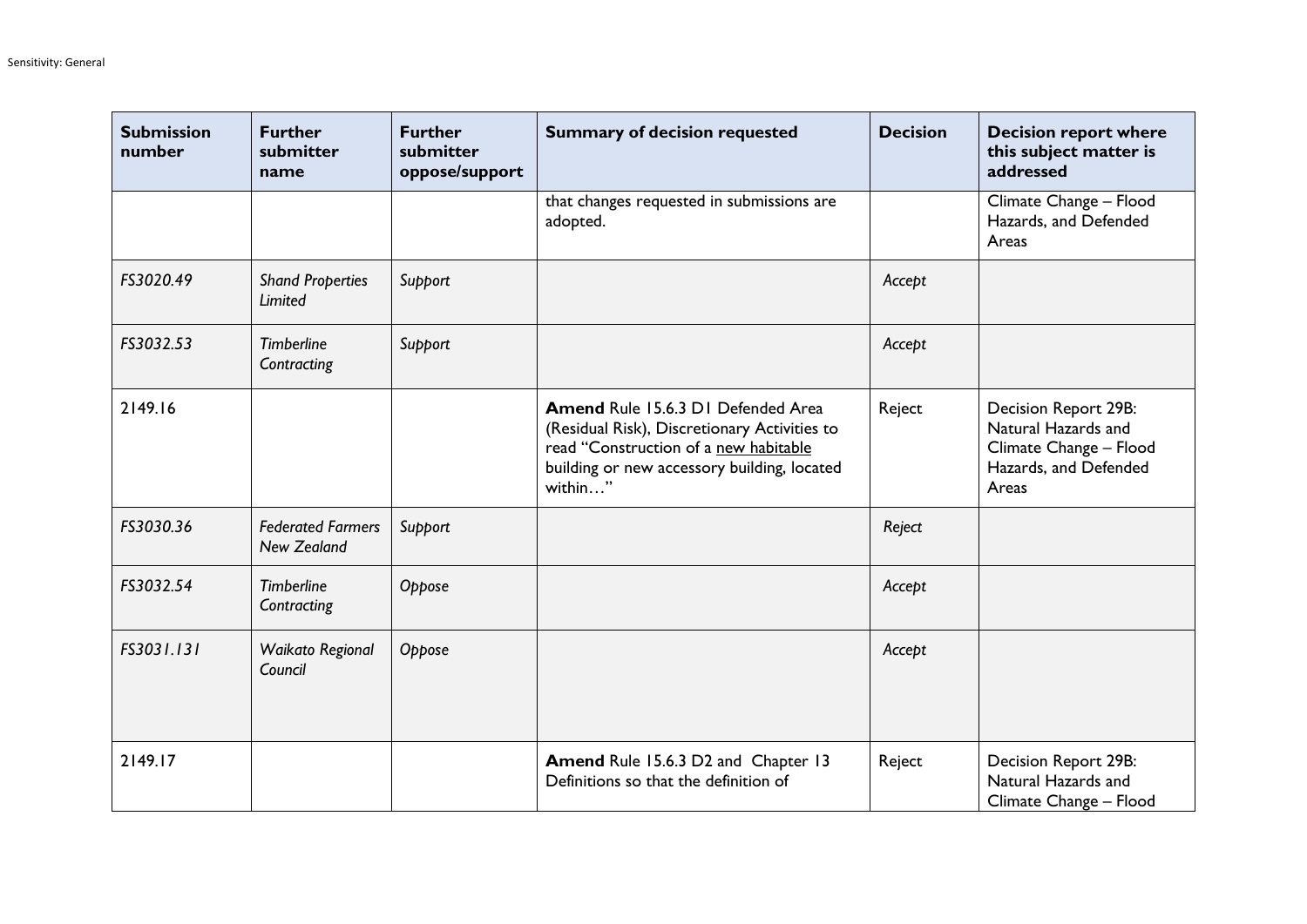| <b>Submission</b><br>number | <b>Further</b><br>submitter<br>name            | <b>Further</b><br>submitter<br>oppose/support | <b>Summary of decision requested</b>                                                                                                                                                                                                                                                                                                                                                               | <b>Decision</b>   | <b>Decision report where</b><br>this subject matter is<br>addressed                                                        |
|-----------------------------|------------------------------------------------|-----------------------------------------------|----------------------------------------------------------------------------------------------------------------------------------------------------------------------------------------------------------------------------------------------------------------------------------------------------------------------------------------------------------------------------------------------------|-------------------|----------------------------------------------------------------------------------------------------------------------------|
|                             |                                                |                                               | earthworks excludes ancillary rural<br>earthworks. Note: potentially out of scope.                                                                                                                                                                                                                                                                                                                 |                   | Hazards, and Defended<br>Areas                                                                                             |
| FS3003.2                    | Transpower New<br><b>Zealand Ltd</b>           | Oppose                                        |                                                                                                                                                                                                                                                                                                                                                                                                    | Accept            |                                                                                                                            |
| FS3030.37                   | <b>Federated Farmers</b><br><b>New Zealand</b> | Support                                       |                                                                                                                                                                                                                                                                                                                                                                                                    | Reject            |                                                                                                                            |
| 2149.18                     |                                                |                                               | Retain Rule 15.13.1 Information<br>requirements for all resource consent<br>applications addressing natural hazards,<br><b>AND</b><br><b>Amend</b> Chapter 13 Definitions so that the<br>definition of earthworks excludes ancillary<br>rural earthworks,<br><b>AND</b><br>Adopt changes sought elsewhere in the<br>submission relating to farm buildings or<br>habitable/non-habitable buildings. | Accept in<br>part | Decision Report 29A:<br>Natural Hazards and<br>Climate Change -<br>Objectives, Policies, and<br><b>General Submissions</b> |